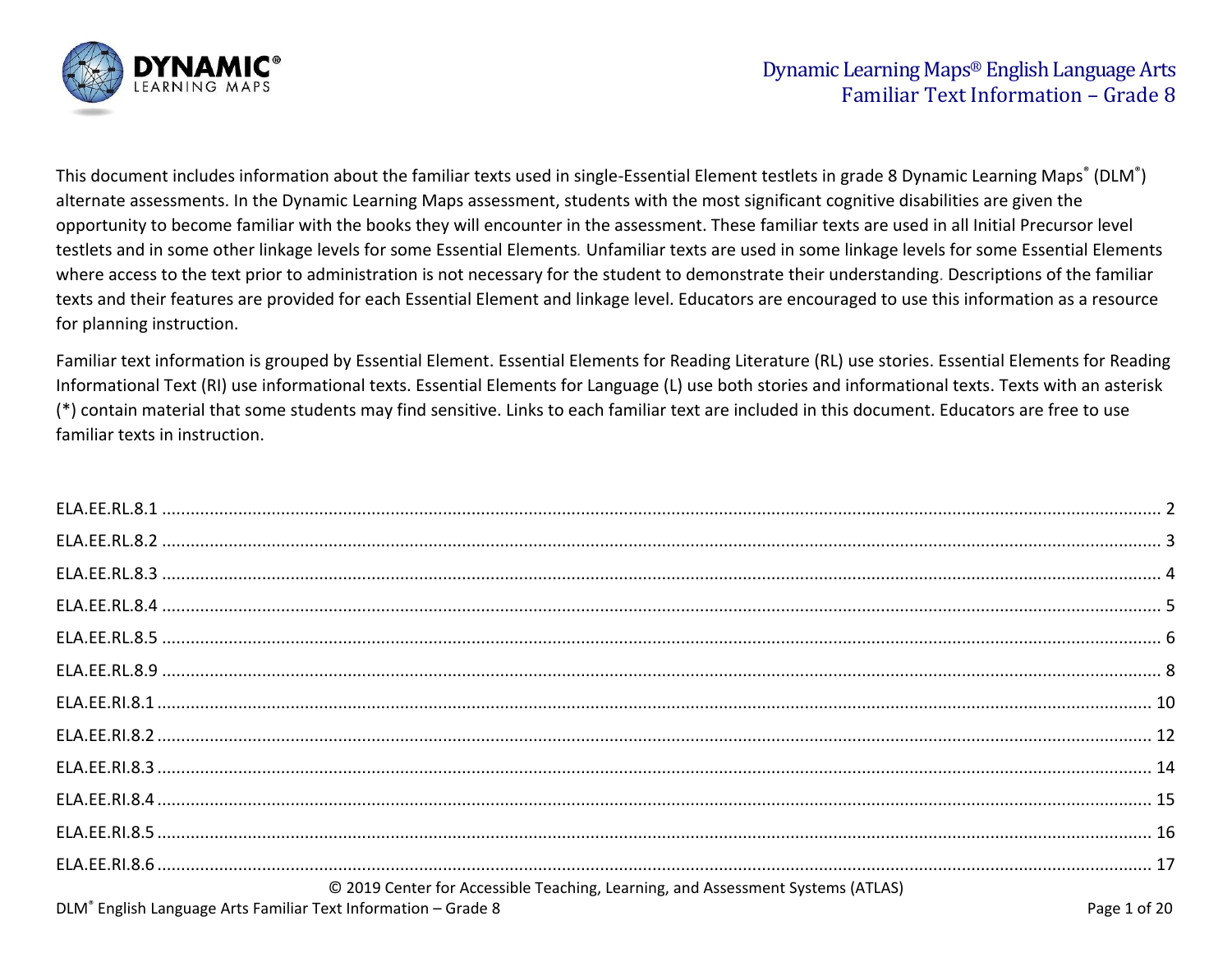| ELA.EE.RI.8. |  |
|--------------|--|
| ELA.EE.RI.8. |  |
| $FI$ AFFIR5  |  |

<span id="page-1-0"></span>*Cite text to support inferences from stories and poems.*

Initial Precursor | Can identify objects associated with familiar routines

# General Text Description

Texts include plots in mostly familiar settings such as home, school, or neighborhood. Objects are associated with familiar routines that are performed in mostly familiar settings. Home includes family members and home-based routines, like getting ready in the morning or helping with dinner. School includes teachers, friends, and school-based routines, like packing a bag. The neighborhood includes friends, neighbors, and play routines, like taking a walk or going to the park.

| <b>Collection Source Books</b> | <b>Corresponding DLM Book Title</b> | <b>DLM Book Summary</b>                                        |
|--------------------------------|-------------------------------------|----------------------------------------------------------------|
| The Adventures of Tom Sawyer   | Tom's Adventurous Day*              | Tom was a young, adventurous boy. One day, Tom decided he      |
|                                |                                     | would not do anything he was told to do.                       |
| <b>Touching Spirit Bear</b>    | <b>Return to the Island</b>         | Cole was a teenage boy who lived on an island by himself.      |
|                                |                                     | After spending some time away from the island, Cole returns    |
|                                |                                     | and learns to live by himself again.                           |
| <b>Touching Spirit Bear</b>    | <b>Finding Peace</b>                | Cole was a teenage boy who lived on an island by himself. Cole |
|                                |                                     | was learning how to be a better person, and Edwin taught Cole  |
|                                |                                     | how to find peace through daily routines.                      |
| Hoot                           | <b>Roy and the Running Boy</b>      | Roy was a young boy. In the morning before school, Roy saw a   |
|                                |                                     | boy running past the bus. Roy decided to find out more about   |
|                                |                                     | the running boy when he got to school.                         |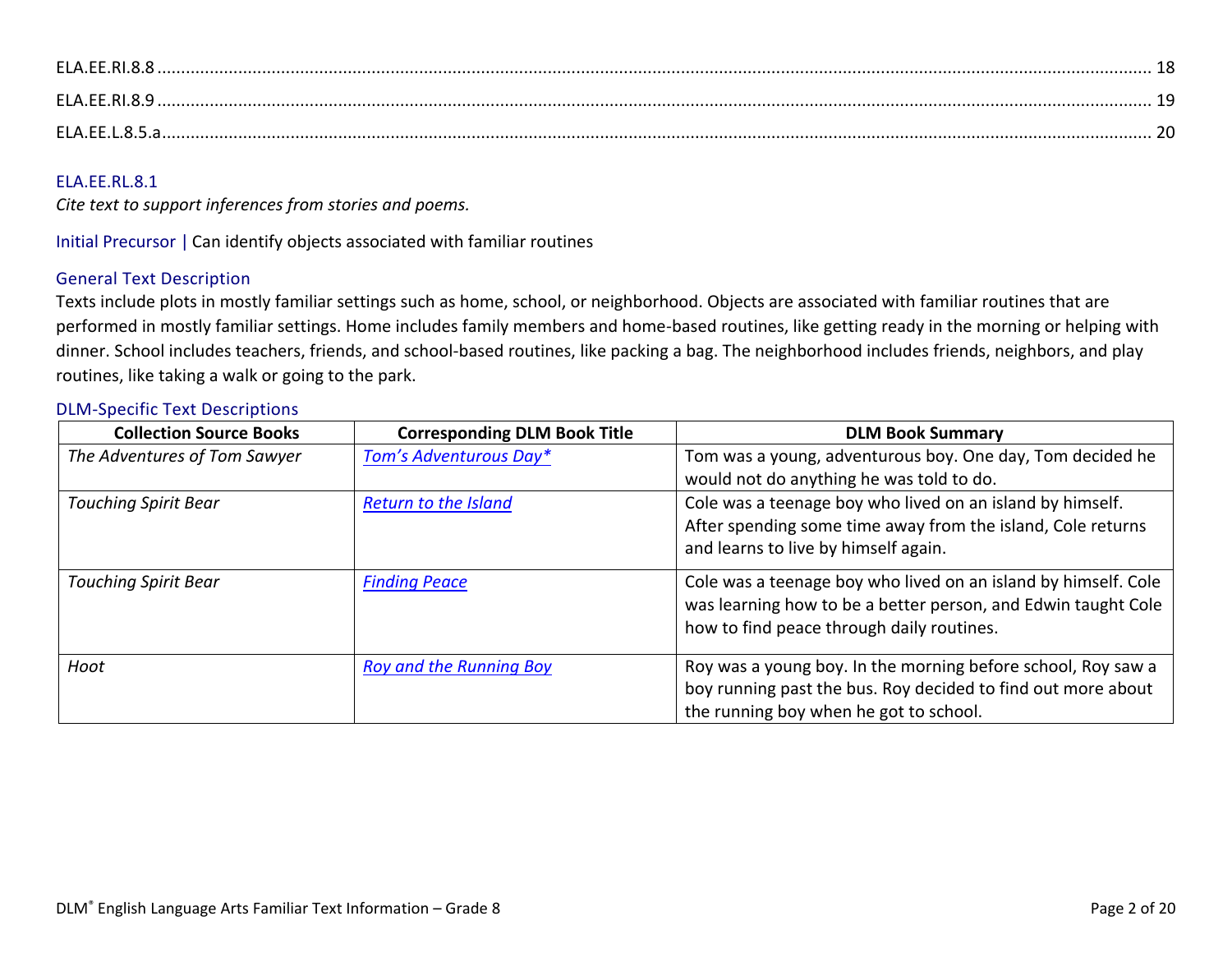<span id="page-2-0"></span>*Cite text to support inferences from stories and poems.*

Initial Precursor | Can identify a forward sequence from a familiar routine

# General Text Description

Texts include plots in mostly familiar settings such as home, school, or neighborhood. People and objects are associated with familiar routines that are performed in mostly familiar settings. The routines are performed in a linear sequence, with one step occurring after the previous is finished. Texts describe the steps taken to complete the routine.

| <b>Collection Source Books</b> | <b>Corresponding DLM Book Title</b> | <b>DLM Book Summary</b>                                                                                                   |
|--------------------------------|-------------------------------------|---------------------------------------------------------------------------------------------------------------------------|
| The Adventures of Tom Sawyer   | Tom's in Trouble*                   | Tom was a young, adventurous boy. Sometimes, Tom got in                                                                   |
|                                |                                     | trouble. Other times, Tom did not get in trouble.                                                                         |
| Hoot                           | <b>Roy's New School</b>             | Roy was a young boy who just moved to Florida. Roy went to<br>his first day at the new school and learned his way around. |
|                                |                                     |                                                                                                                           |
| Hoot                           | <b>Roy and the Running Boy</b>      | Roy was a young boy. In the morning before school, Roy saw a                                                              |
|                                |                                     | boy running past the bus. Roy decided to find out more about                                                              |
|                                |                                     | the running boy when he got to school.                                                                                    |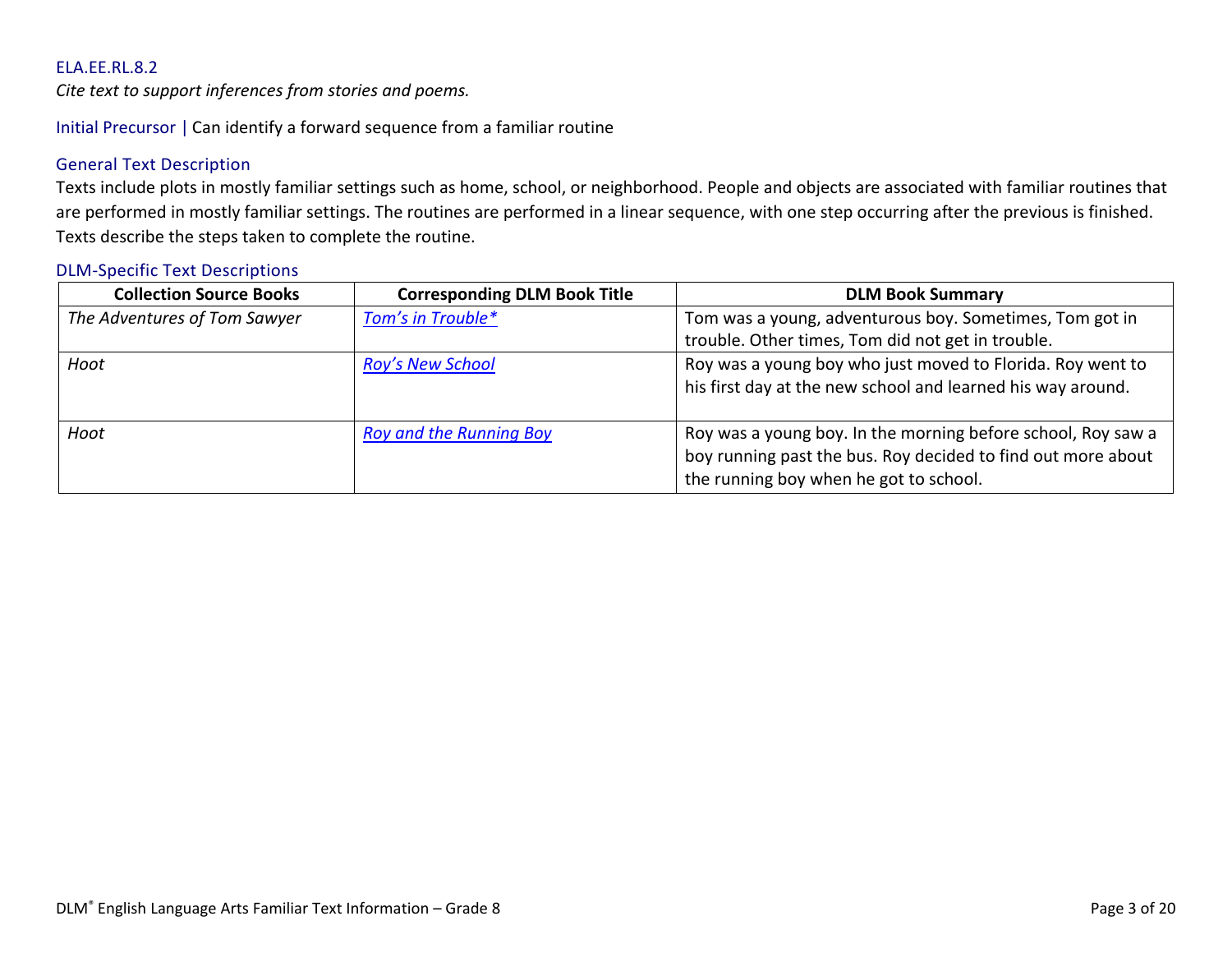<span id="page-3-0"></span>*Identify which incidents in a story or drama lead to subsequent action.*

Initial Precursor | Understands that objects have a function

# General Text Description

Texts include plots with familiar settings and routines. Objects associated with those settings and routines are explicitly named and described in the texts.

| <b>Collection Source Books</b> | <b>Corresponding DLM Book Title</b> | <b>DLM Book Summary</b>                                                                                                                                          |
|--------------------------------|-------------------------------------|------------------------------------------------------------------------------------------------------------------------------------------------------------------|
| The Adventures of Tom Sawyer   | Tom's Stories*                      | Tom was a young, adventurous boy. Sometimes Tom told<br>stories that were not true.                                                                              |
| The Adventures of Tom Sawyer   | <b>Tom Goes Camping</b>             | Tom was a young, adventurous boy. Tom decided to go<br>camping in the woods.                                                                                     |
| <b>Touching Spirit Bear</b>    | <b>Return to the Island</b>         | Cole was a teenage boy who lived on an island by himself.<br>After spending some time away from the island, Cole returns<br>and learns to live by himself again. |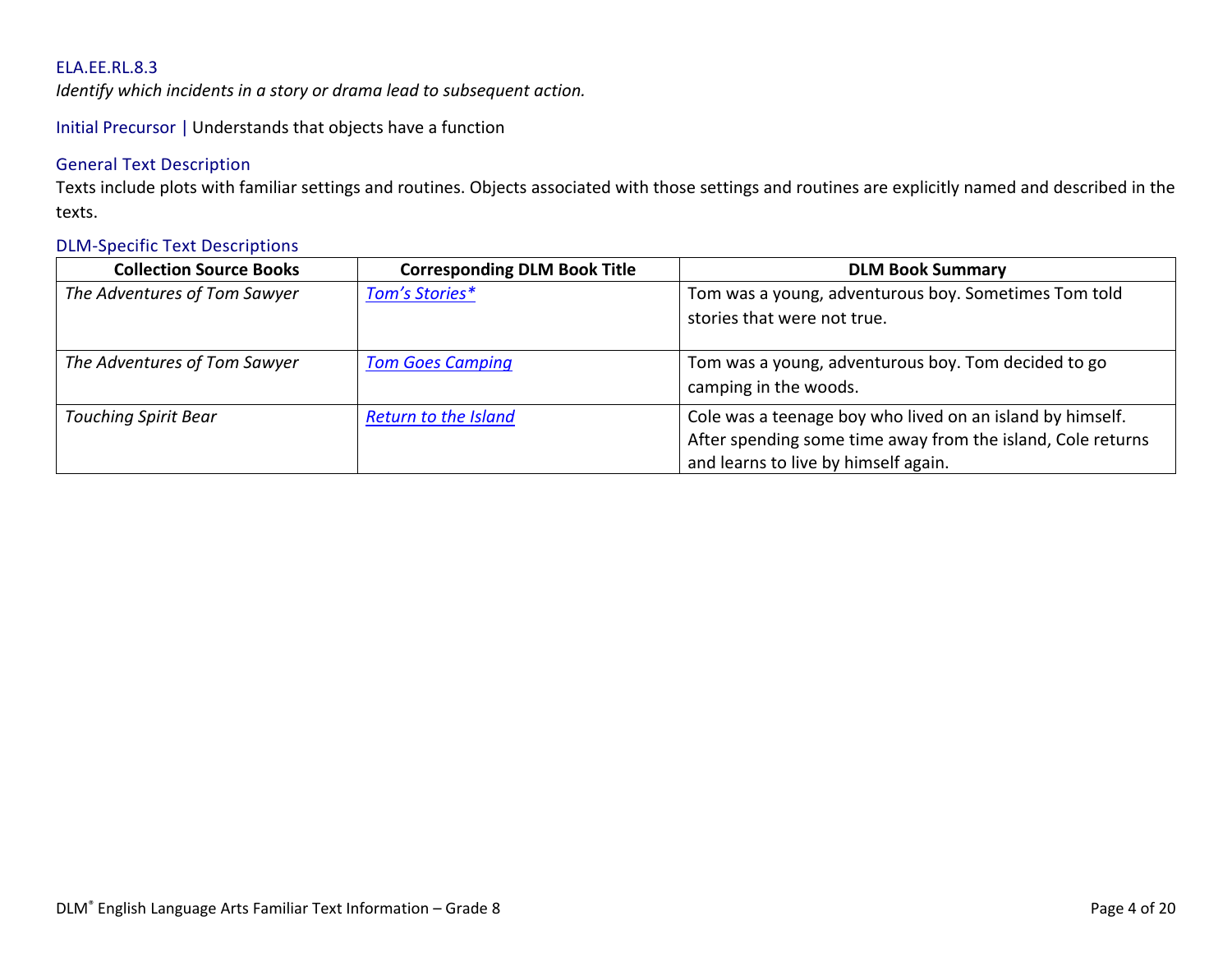<span id="page-4-0"></span>*Identify which incidents in a story or drama lead to subsequent action.*

Initial Precursor | Can make judgments about the meaning of a word(s)

# General Text Description

Texts include plots in mostly familiar settings such as home, school, or neighborhood. People and objects are associated with familiar routines that are performed in mostly familiar settings. Texts include descriptive words that have clear meanings.

| <b>Collection Source Books</b> | <b>Corresponding DLM Book Title</b> | <b>DLM Book Summary</b>                                                                                                                                                  |
|--------------------------------|-------------------------------------|--------------------------------------------------------------------------------------------------------------------------------------------------------------------------|
| The Adventures of Tom Sawyer   | Tom's Adventurous Day*              | Tom was a young, adventurous boy. One day, Tom decided he<br>would not do anything he was told to do.                                                                    |
| The Adventures of Tom Sawyer   | <b>Tom Goes to School</b>           | Tom was a young boy. One day, Tom woke up and got ready<br>for school. Then, he went to school and learned from his<br>teacher.                                          |
| <b>Touching Spirit Bear</b>    | Circle Justice*                     | Cole was a teenage boy who felt angry towards other people<br>and acted on that anger. Cole went to Circle Justice to help<br>him understand why his actions were wrong. |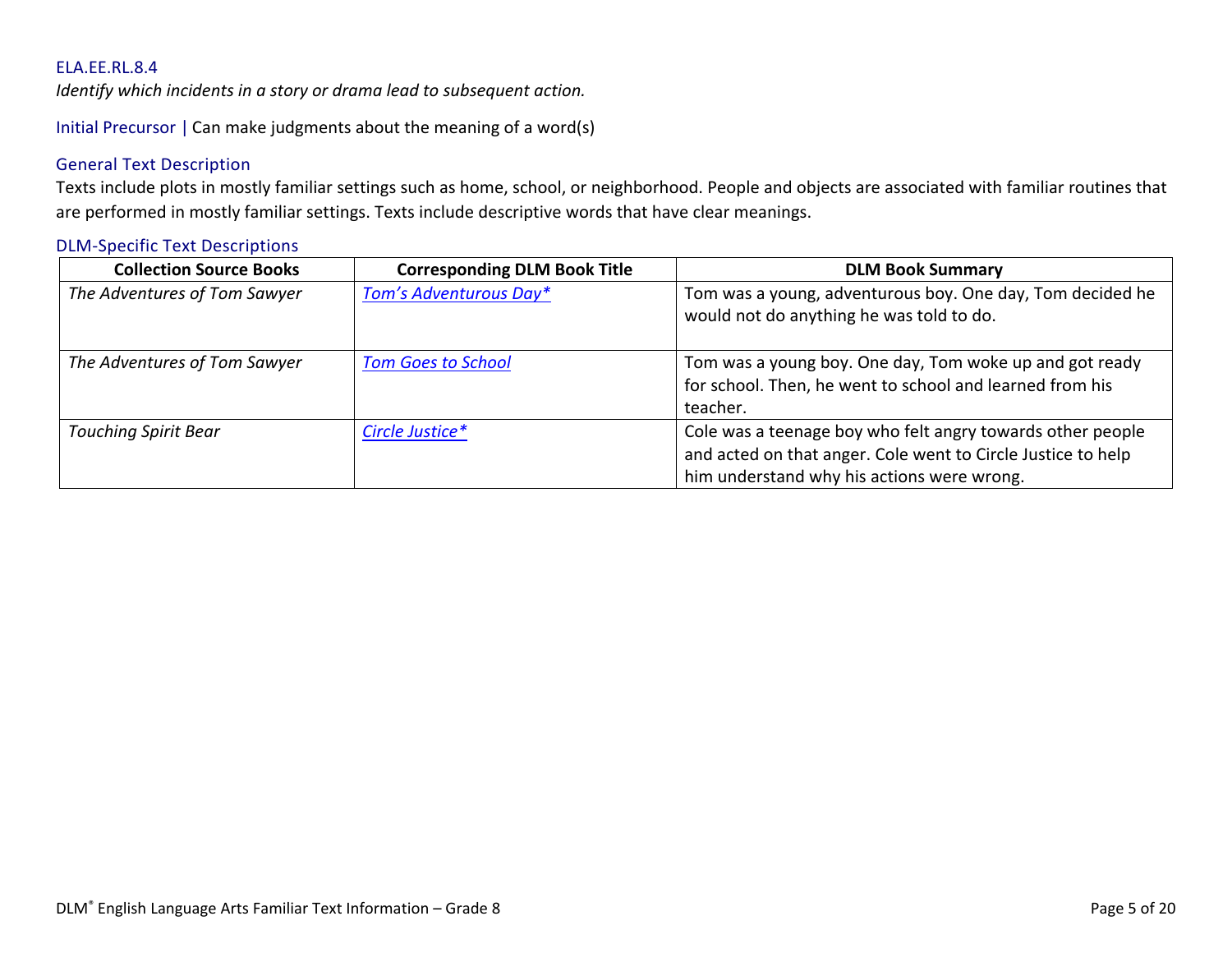<span id="page-5-0"></span>*Compare and contrast the structure of two or more texts.*

Initial Precursor | Can identify a forward sequence from a familiar routine

# General Text Description

Texts include plots in mostly familiar settings such as home, school, or neighborhood. People and objects are associated with familiar routines that are performed in mostly familiar settings. The routines are performed in a linear sequence, with one step occurring after the previous is finished. Texts describe the steps taken to complete the routine.

| <b>Collection Source Books</b> | <b>Corresponding DLM Book Title</b> | <b>DLM Book Summary</b>                                                                                                         |
|--------------------------------|-------------------------------------|---------------------------------------------------------------------------------------------------------------------------------|
| The Adventures of Tom Sawyer   | Tom's Adventurous Day*              | Tom was a young, adventurous boy. One day, Tom decided he<br>would not do anything he was told to do.                           |
| The Adventures of Tom Sawyer   | Tom's Stories*                      | Tom was a young, adventurous boy. Sometimes, Tom told<br>stories that were not true.                                            |
| The Adventures of Tom Sawyer   | <b>Tom Goes to School</b>           | Tom was a young boy. One day, Tom woke up and got ready<br>for school. Then, he went to school and learned from his<br>teacher. |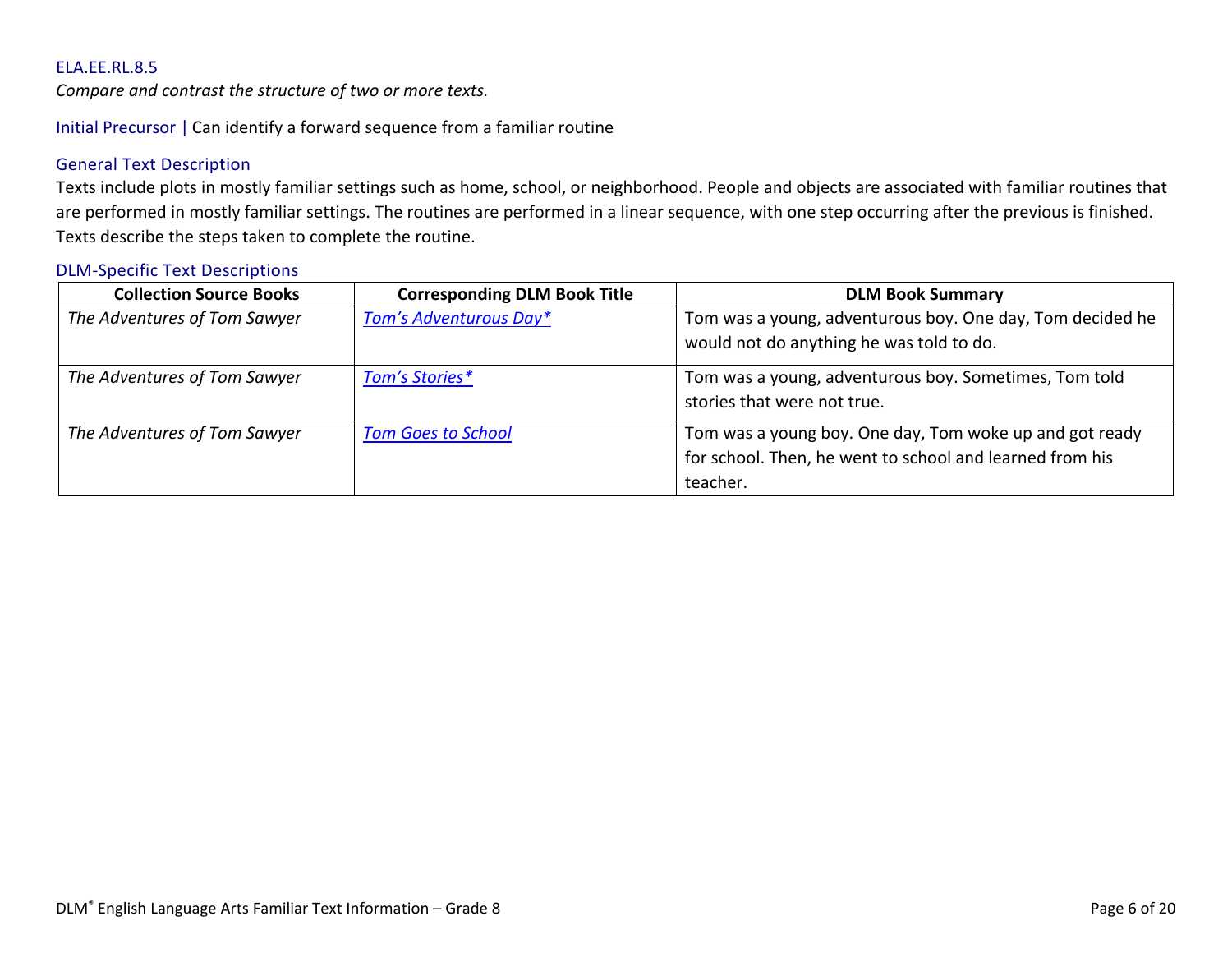# General Text Description

Texts assigned to this node have a linear structure: the plot consists of a clear beginning, middle, and end. Texts assigned to this node do not include flashbacks, differing points of view, or any other non-linear component. Texts include events that can be directly associated with the beginning, middle, and end of the plot.

| <b>Collection Source Books</b> | <b>Corresponding DLM Book Title</b> | <b>Corresponding DLM Book Title</b>                       |
|--------------------------------|-------------------------------------|-----------------------------------------------------------|
| The Adventures of Tom Sawyer   | Tom's Adventurous Day*              | Tom was a young, adventurous boy. One day, Tom decided he |
|                                |                                     | would not do anything he was told to do.                  |
| The Adventures of Tom Sawyer   | <b>Tom Goes to School</b>           | Tom was a young boy. One day, Tom woke up and got ready   |
|                                |                                     | for school. Then, he went to school and learned from his  |
|                                |                                     | teacher.                                                  |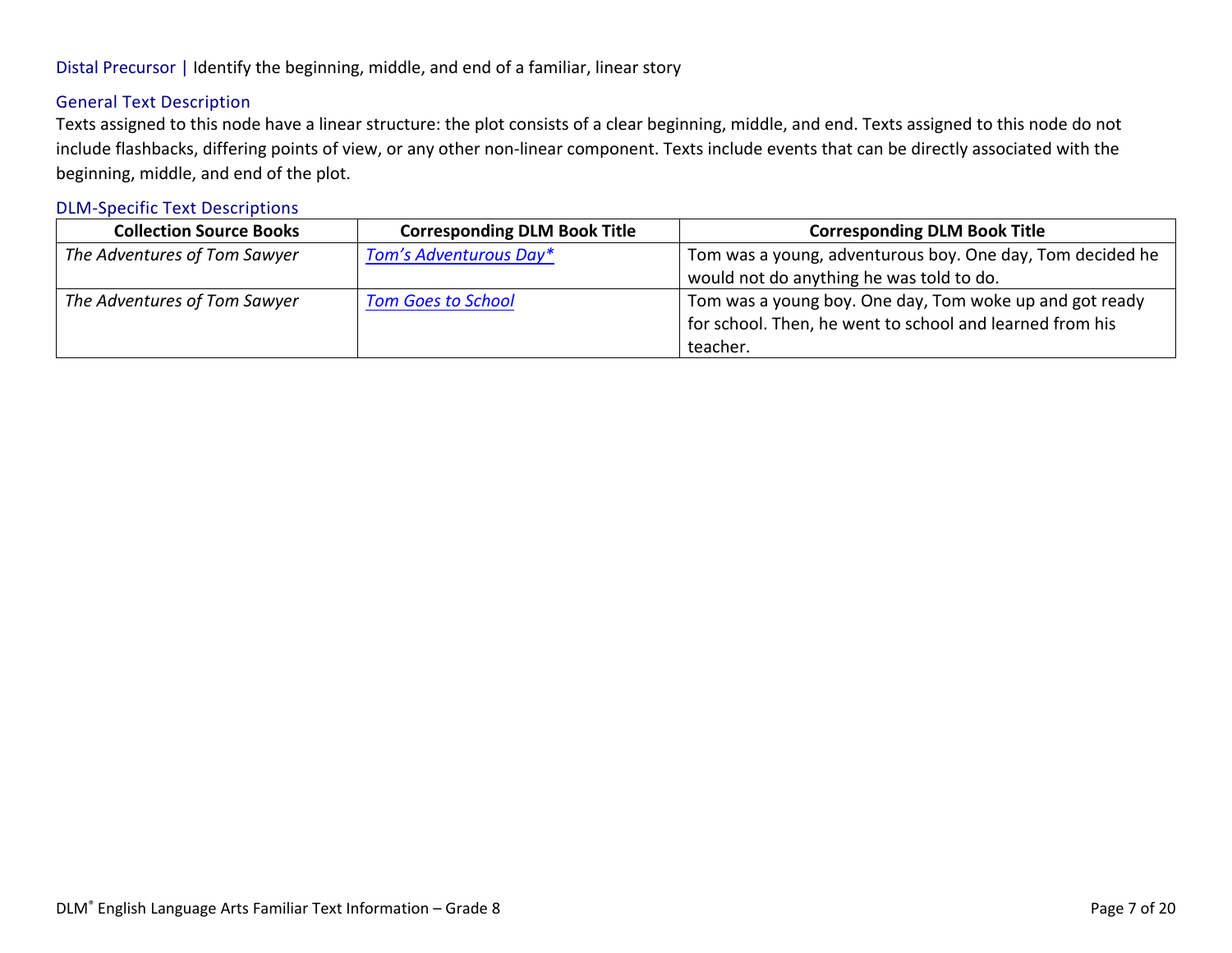<span id="page-7-0"></span>*Compare and contrast themes, patterns of events, or characters across two or more stories or dramas.*

Initial Precursor | Can demonstrate understanding of property words

### General Text Description

Texts include events, settings, and characters described using property words. Property words include color, size, shape, or texture.

| <b>Collection Source Books</b> | <b>Corresponding DLM Book Title</b> | <b>DLM Book Summary</b>                                     |
|--------------------------------|-------------------------------------|-------------------------------------------------------------|
| The Adventures of Tom Sawyer   | <b>Tom Picks Vegetables</b>         | Tom was a young boy who lived with his Aunt Polly. Tom      |
|                                |                                     | picked many different vegetables for Aunt Polly to cook for |
|                                |                                     | dinner.                                                     |
| The Adventures of Tom Sawyer   | <b>Tom Goes to School</b>           | Tom was a young boy. One day, Tom woke up and got ready     |
|                                |                                     | for school. Then, he went to school and learned from his    |
|                                |                                     | teacher.                                                    |
| <b>Touching Spirit Bear</b>    | <b>Return to the Island</b>         | Cole was a teenage boy who lived on an island by himself.   |
|                                |                                     | After spending some time away from the island, Cole returns |
|                                |                                     | and learns to live by himself again.                        |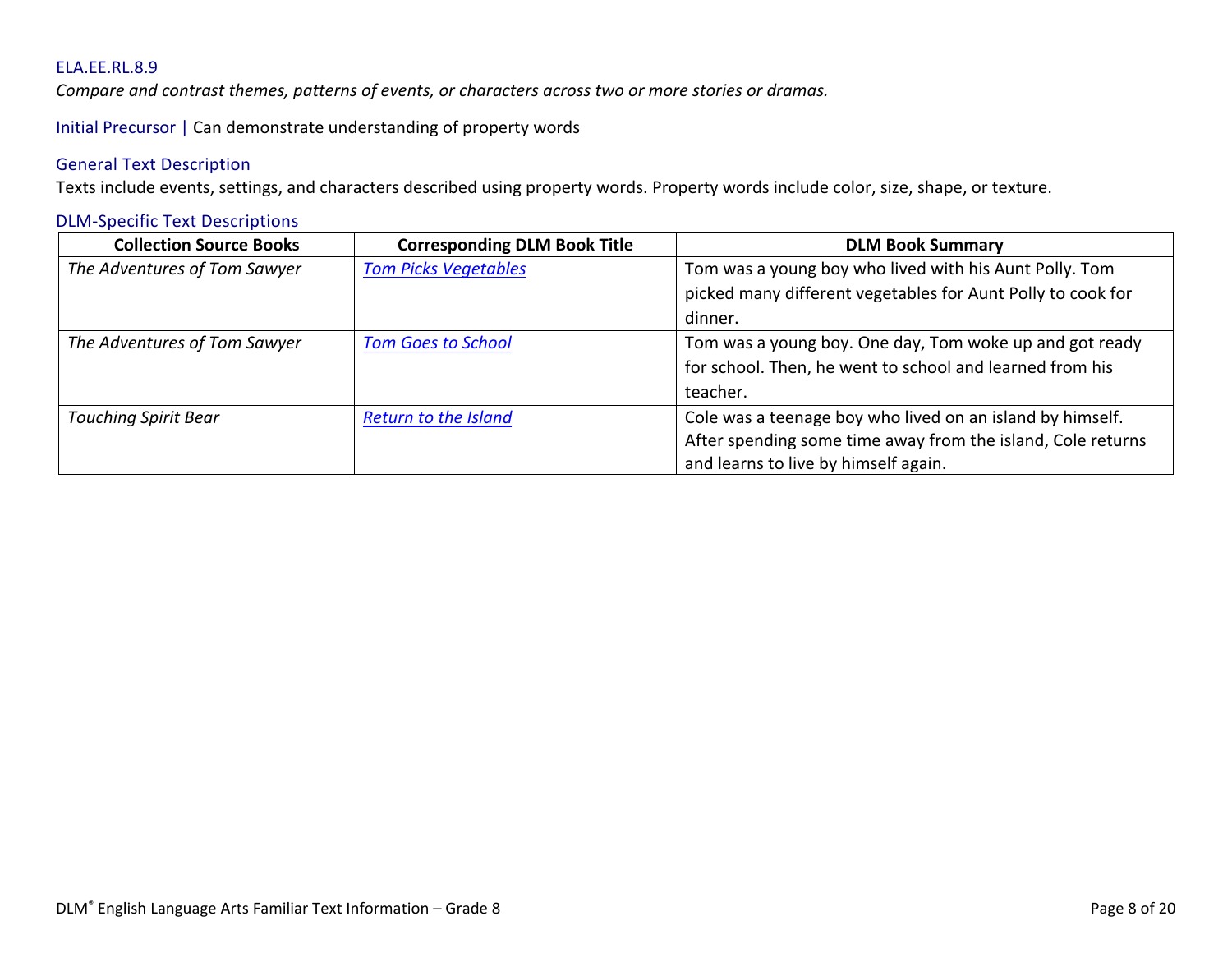# Distal Precursor | Can identify the actions for characters in familiar stories

# General Text Description

Texts include plots in mostly familiar settings such as home, school, or neighborhood. The plots of these texts are driven by character action. Character actions are clearly identified and directly connected to a character or characters.

| <b>Collection Source Books</b> | <b>Corresponding DLM Book Title</b> | <b>DLM Book Summary</b>                                        |
|--------------------------------|-------------------------------------|----------------------------------------------------------------|
| Hoot                           | <b>Roy and the Beach</b>            | I Roy was a young boy who lived in Florida. Roy and his family |
|                                |                                     | liked to go to the beach and do fun activities.                |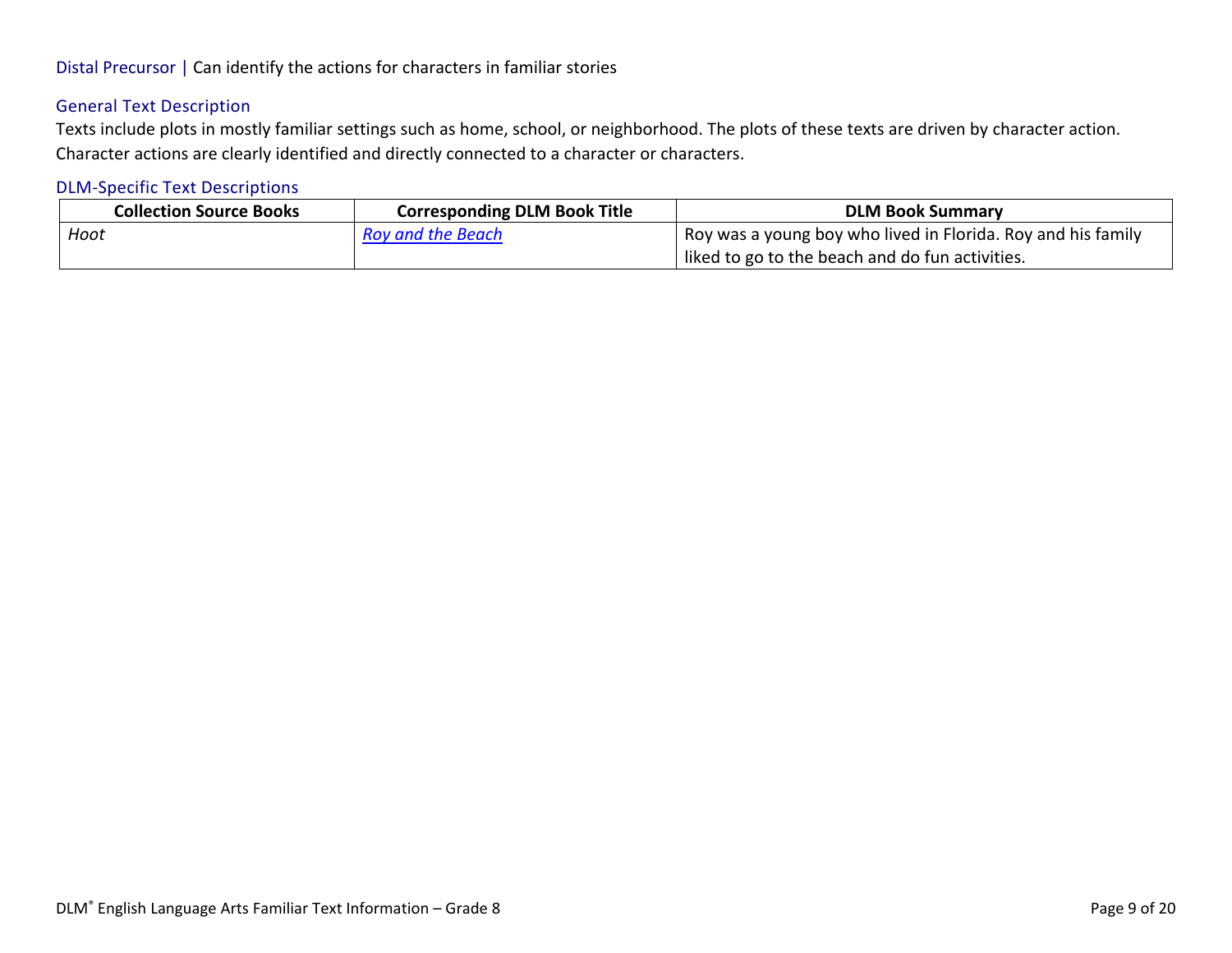<span id="page-9-0"></span>*Cite text to support inferences from informational text.*

Initial Precursor | Can identify objects associated with familiar routines

# General Text Description

Texts include mostly familiar contexts such as home, school, or neighborhood. Objects are associated with familiar routines that are performed in familiar contexts. Home includes family members and home-based routines like getting ready in the morning or helping with dinner. School includes teachers, friends, and school-based routines like packing a bag. The neighborhood includes friends, neighbors, and play routines like taking a walk or going to the park.

| <b>Collection Source Books</b> | <b>Corresponding DLM Book Title</b> | <b>DLM Book Summary</b>                                               |
|--------------------------------|-------------------------------------|-----------------------------------------------------------------------|
| The Adventures of Tom Sawyer   | Trouble*                            | Making good choices means staying out of trouble. This text describes |
|                                |                                     | choices that could result in trouble.                                 |
| <b>Touching Spirit Bear</b>    | Hospitals*                          | Hospitals are where people go to get help. This text describes        |
|                                |                                     | hospitals, the people in them, and what someone can do when a friend  |
|                                |                                     | is in the hospital.                                                   |
| Hoot                           | <b>Service Dogs</b>                 | Some dogs have jobs helping people. This text describes service dogs  |
|                                |                                     | and how they help people.                                             |
| Hoot                           | <b>Animal Biologists</b>            | Animal biologists study everything about animals. This text describes |
|                                |                                     | an animal biologist's job.                                            |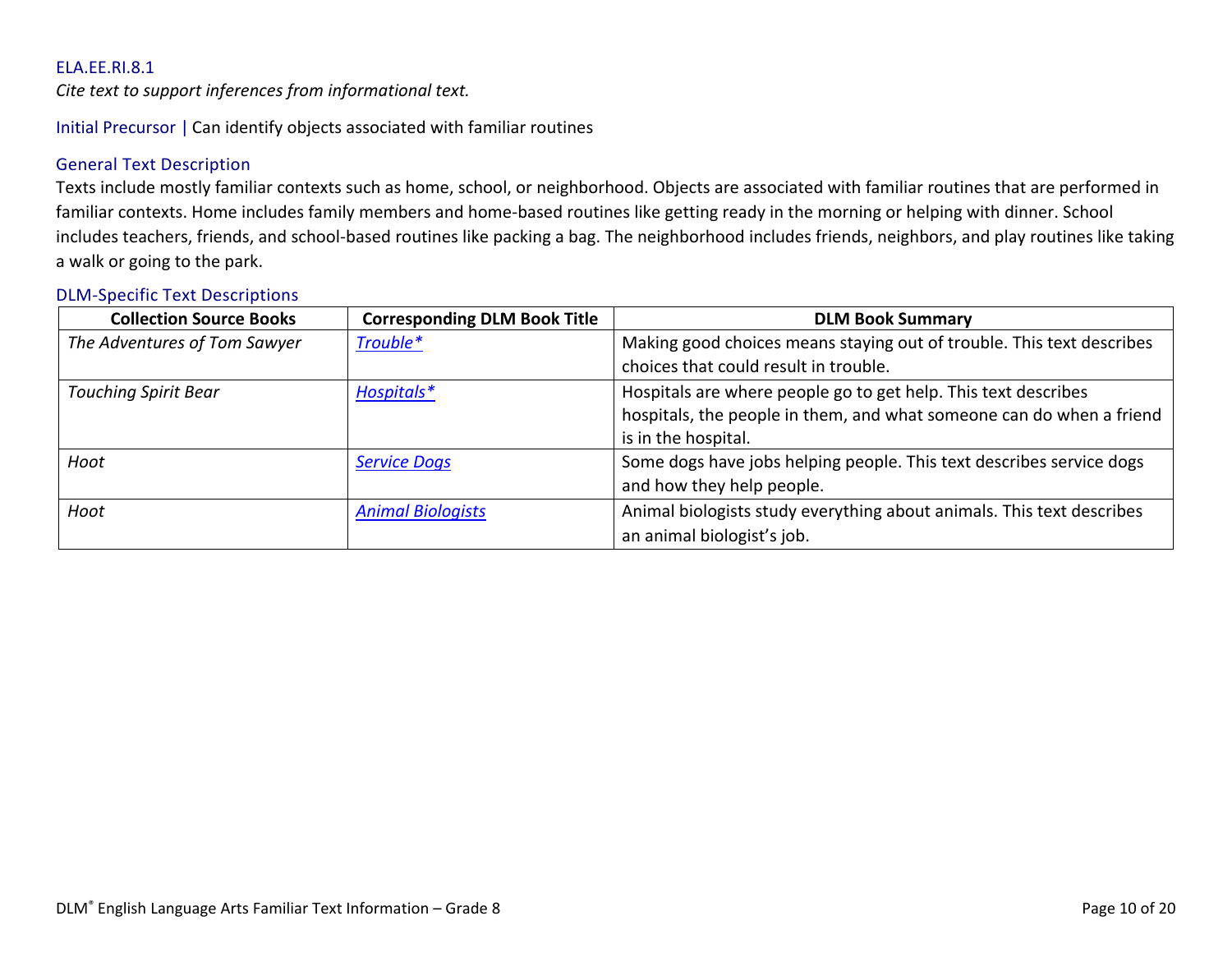# Distal Precursor | Can identify concrete details in familiar informational texts

# General Text Description

Texts include information about familiar contexts and routines. People, objects, and events are associated with these contexts and routines. Texts include concrete details, which are pieces of specific information such as facts, data, or listed options. These concrete details help to explain or justify a claim.

| <b>Collection Source Books</b> | <b>Corresponding DLM Book Title</b> | <b>DLM Book Summary</b>                                                        |
|--------------------------------|-------------------------------------|--------------------------------------------------------------------------------|
| The Adventures of Tom Sawyer   | <b>Treasure and Pirates</b>         | Pirates want treasure because it is valuable. This text describes              |
|                                |                                     | different types of treasure and how to keep treasure safe from pirates.        |
| <b>Touching Spirit Bear</b>    | <b>Animals in Alaska</b>            | Alaska is a large, interesting state filled with wildlife. This text describes |
|                                |                                     | the animal life in Alaska.                                                     |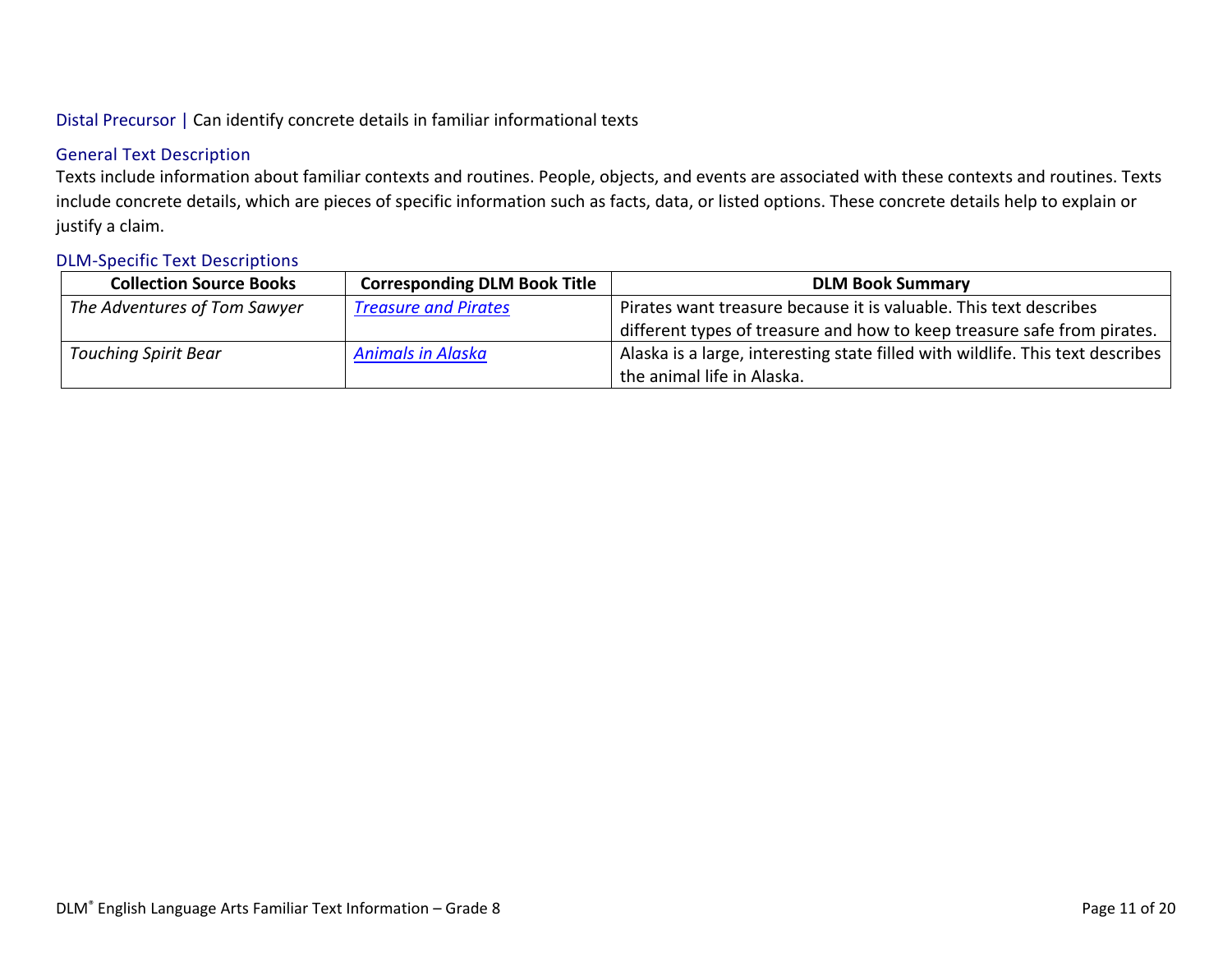<span id="page-11-0"></span>*Provide a summary of a familiar informational text.*

Initial Precursor | Can inhibit irrelevant information

# General Text Description

Texts include both relevant and irrelevant information about familiar contexts and routines. Objects and their uses are associated with these contexts and routines.

| <b>Collection Source Books</b> | <b>Corresponding DLM Book Title</b> | <b>DLM Book Summary</b>                                              |
|--------------------------------|-------------------------------------|----------------------------------------------------------------------|
| The Adventures of Tom Sawyer   | Swimming                            | Swimming is fun to do at the pool or the beach. This text describes  |
|                                |                                     | swimming, the supplies a person needs to swim, and the different     |
|                                |                                     | places people can swim.                                              |
| <b>Touching Spirit Bear</b>    | Hospitals*                          | Hospitals are where people go to get help. This text describes       |
|                                |                                     | hospitals, the people in them, and what someone can do when a friend |
|                                |                                     | is in the hospital.                                                  |
| Hoot                           | <b>Service Dogs</b>                 | Some dogs have jobs helping people. This text describes service dogs |
|                                |                                     | and how they help people.                                            |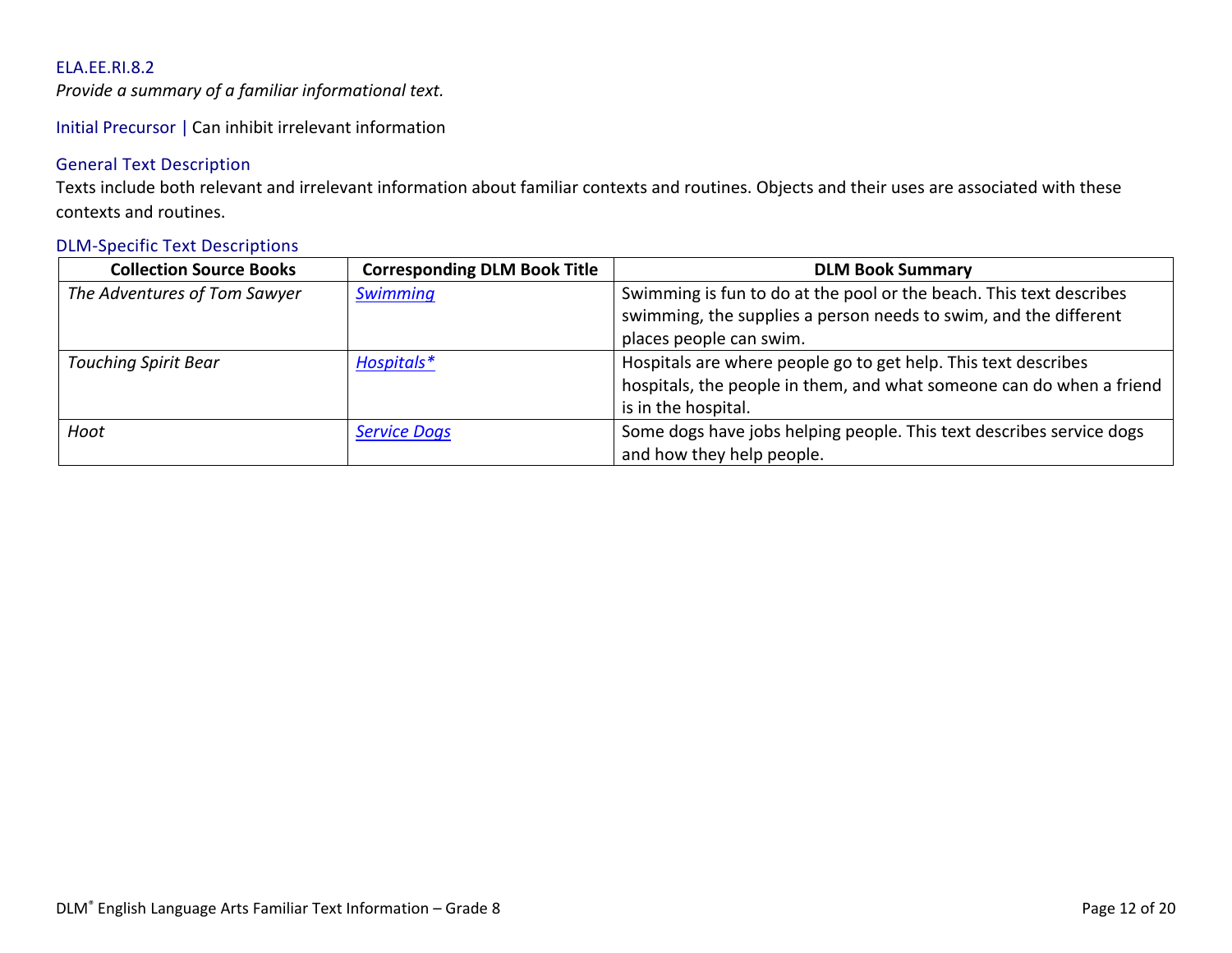# Target | Can create a summary for a familiar informative text

# General Text Description

Texts include main ideas that are supported by main points and described with concrete details. Main points are clearly associated with one another and can be collected to provide a brief account of the main idea.

| <b>Collection Source Books</b> | <b>Corresponding DLM Book Title</b> | <b>DLM Book Summary</b>                                                        |
|--------------------------------|-------------------------------------|--------------------------------------------------------------------------------|
| The Adventures of Tom Sawyer   | <b>Treasure and Pirates</b>         | Pirates want treasure because it is valuable. This text describes              |
|                                |                                     | different types of treasure and how to keep treasure safe from pirates.        |
| <b>Touching Spirit Bear</b>    | <b>Animals in Alaska</b>            | Alaska is a large, interesting state filled with wildlife. This text describes |
|                                |                                     | the animal life in Alaska.                                                     |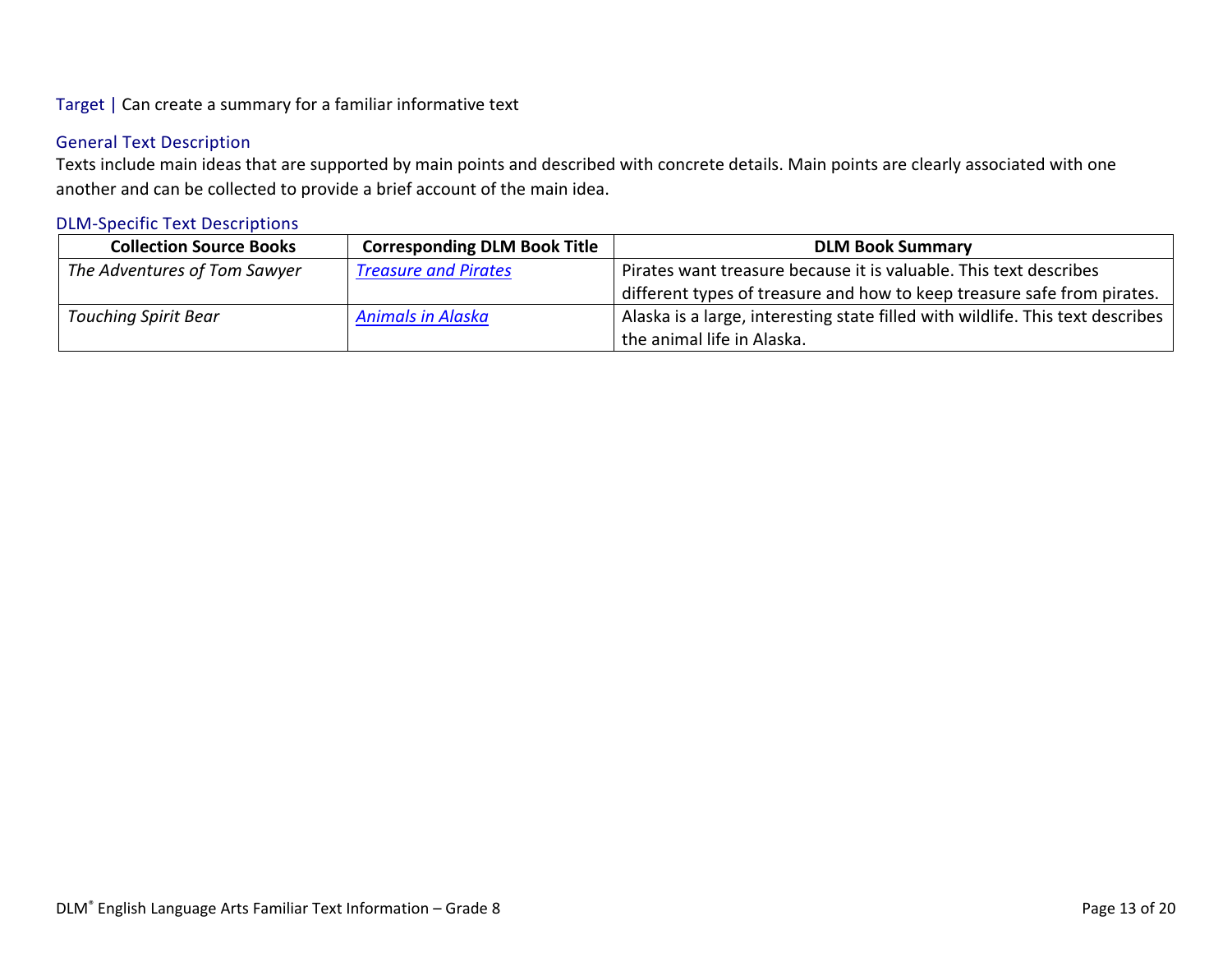<span id="page-13-0"></span>*Recount events in the order they were presented in the text.*

Initial Precursor | Can identify a forward sequence from a familiar routine.

# General Text Description

Texts include mostly familiar contexts such as home, school, or neighborhood. People and objects are associated with familiar routines that are performed in familiar contexts. The routines are performed in a linear sequence with one step occurring after the previous is finished. Texts describe the steps taken to complete the routine.

| <b>Collection Source Books</b> | <b>Corresponding DLM Book Title</b> | <b>DLM Book Summary</b>                                              |
|--------------------------------|-------------------------------------|----------------------------------------------------------------------|
| <b>Touching Spirit Bear</b>    | Hospitals*                          | Hospitals are where people go to get help. This text describes       |
|                                |                                     | hospitals, the people in them, and what someone can do when a friend |
|                                |                                     | is in the hospital.                                                  |
| <b>Touching Spirit Bear</b>    | <b>School Community</b>             | A community is a group of people who live near each other. This text |
|                                |                                     | describes the people in a school community and what they do.         |
| <b>Touching Spirit Bear</b>    | <b>Nurses</b>                       | Nurses are hard workers who help people stay healthy. This text      |
|                                |                                     | describes the work of nurses at hospitals.                           |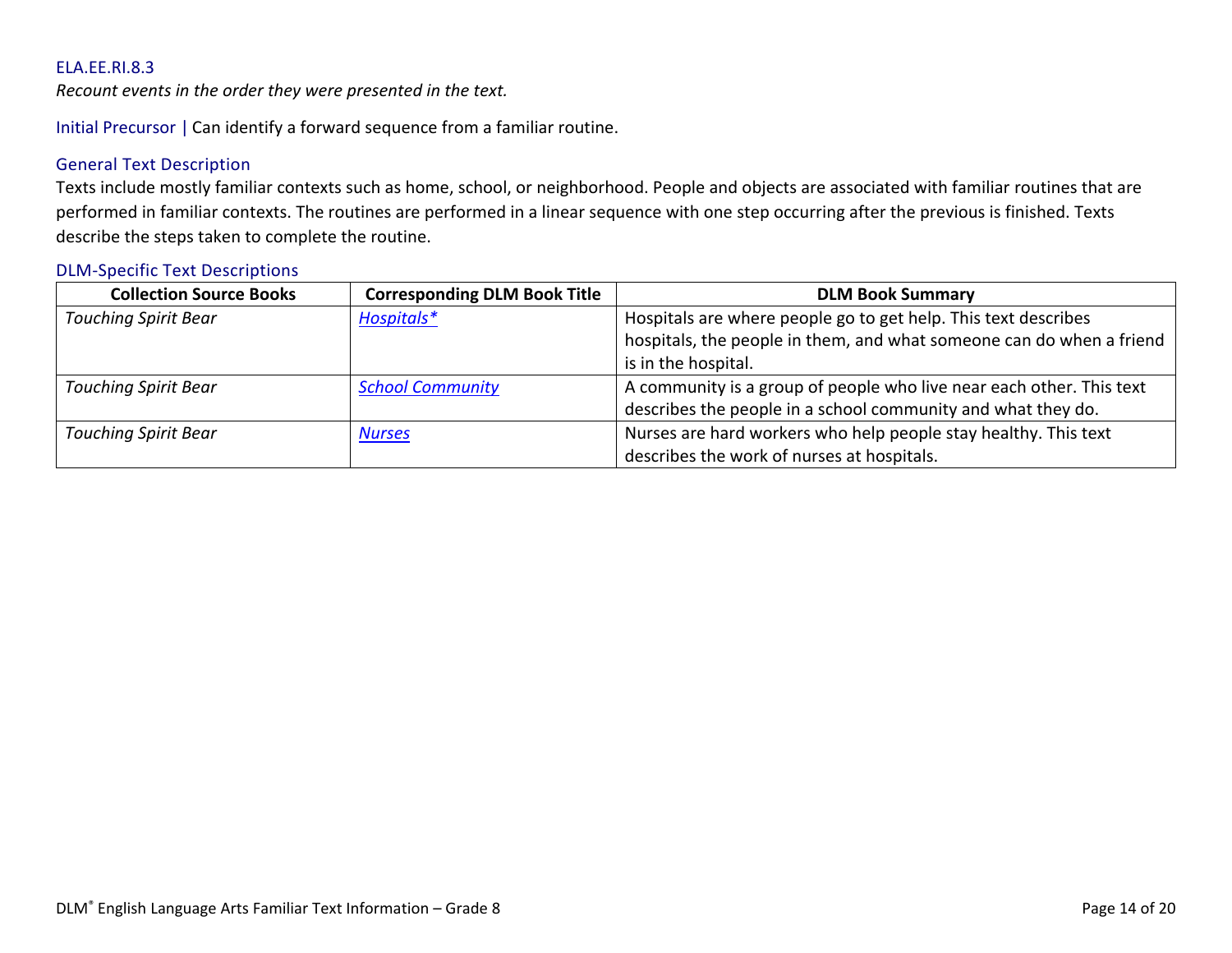<span id="page-14-0"></span>*Determine connotative meanings of words and phrases in a text.*

Initial Precursor | Can make judgments about the meaning of word(s)

# General Text Description

Texts include mostly familiar contexts such as home, school, or neighborhood. People and objects are associated with familiar routines that are performed in familiar contexts. Texts will include descriptive words that have clear meanings.

| <b>Collection Source Books</b> | <b>Corresponding DLM Book Title</b> | <b>DLM Book Summary</b>                                                        |
|--------------------------------|-------------------------------------|--------------------------------------------------------------------------------|
| The Adventures of Tom Sawyer   | <b>Pirates Love Treasure</b>        | Pirates like treasure because it is valuable. This text describes what         |
|                                |                                     | treasure is and why pirates love it.                                           |
| The Adventures of Tom Sawyer   | <b>People at School</b>             | Schools are full of people who want to help. This text gives examples of       |
|                                |                                     | people who work in schools and how they help.                                  |
| The Adventures of Tom Sawyer   | <b>Camping Supplies</b>             | Camping is fun, but you must bring supplies. This text provides a list of      |
|                                |                                     | objects to bring camping.                                                      |
| The Adventures of Tom Sawyer   | <b>Rafts</b>                        | This text is about the materials used to build rafts and guiding rafts         |
|                                |                                     | through water.                                                                 |
| <b>Touching Spirit Bear</b>    | <b>Alaska Animals</b>               | Alaska is a large, interesting state filled with wildlife. This text describes |
|                                |                                     | the animal life in Alaska [a variation of Animals in Alaska].                  |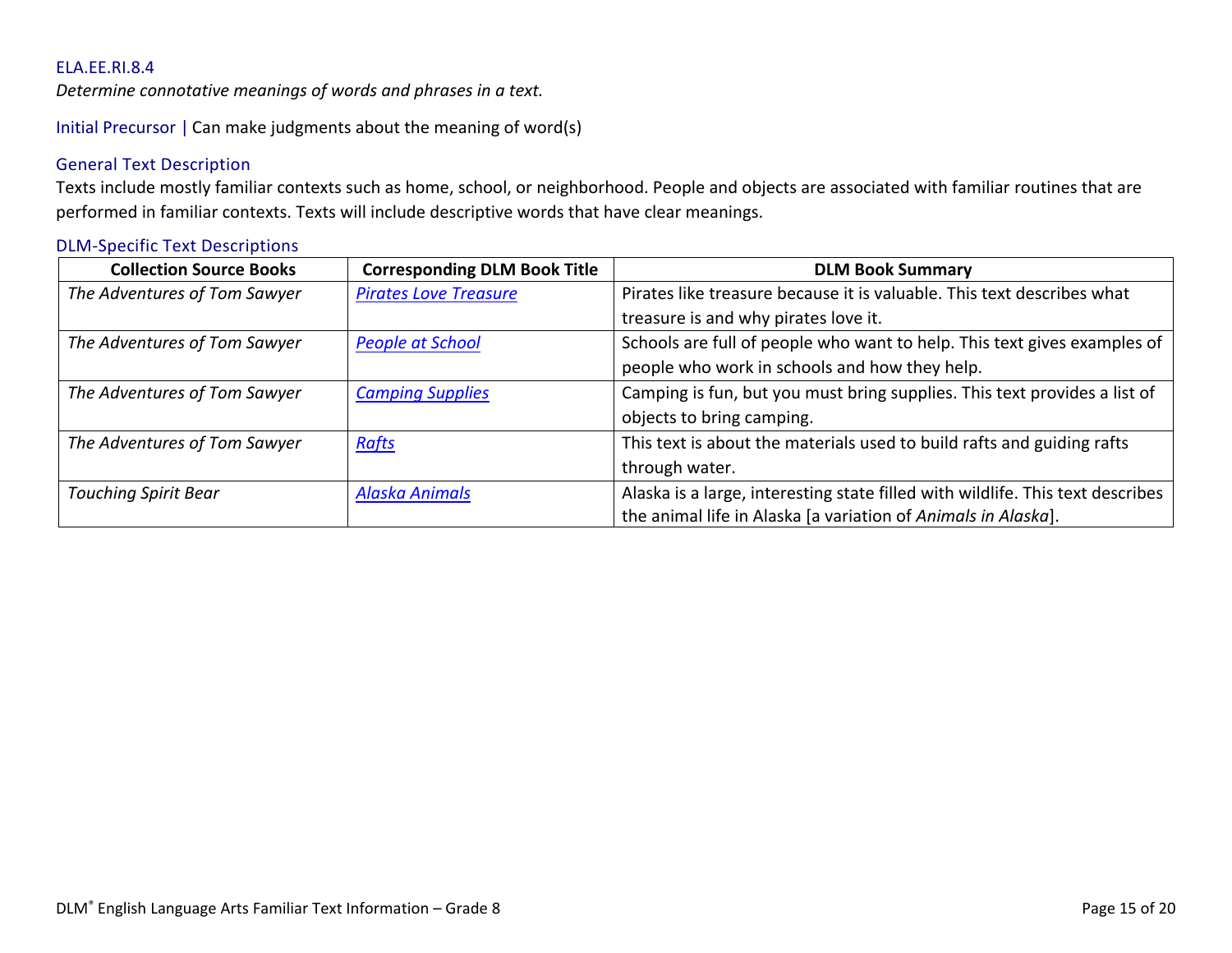<span id="page-15-0"></span>*Locate the topic sentence and supporting details in a paragraph.*

Initial Precursor | Can detect specific members within a broader category

# General Text Description

Texts include familiar contexts. Routines performed in these contexts and objects associated with routines are described. These objects belong to a broader category, like arts and crafts or pet supplies.

| <b>Collection Source Books</b> | <b>Corresponding DLM Book Title</b> | <b>DLM Book Summary</b>                                                   |
|--------------------------------|-------------------------------------|---------------------------------------------------------------------------|
| The Adventures of Tom Sawyer   | <b>Swimming</b>                     | Swimming is fun to do at the pool or the beach. This text describes       |
|                                |                                     | swimming, the supplies a person needs to swim, and the different          |
|                                |                                     | places people can swim.                                                   |
| The Adventures of Tom Sawyer   | <b>Camping Supplies</b>             | Camping is fun, but you must bring supplies. This text provides a list of |
|                                |                                     | objects to bring camping.                                                 |
| <b>Touching Spirit Bear</b>    | Hospitals*                          | Hospitals are where people go to get help. This text describes            |
|                                |                                     | hospitals, the people in them, and what someone can do when a friend      |
|                                |                                     | is in the hospital.                                                       |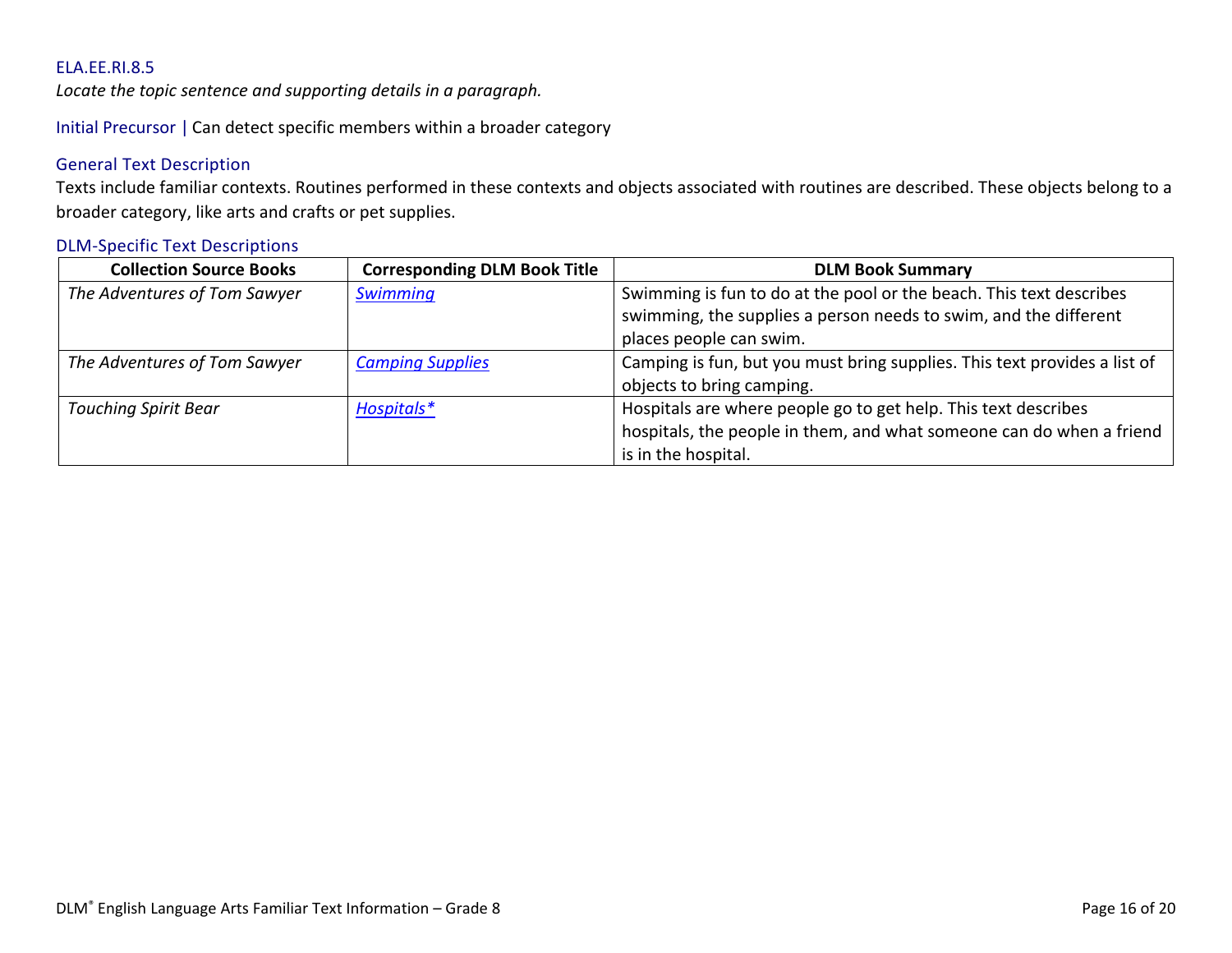<span id="page-16-0"></span>*Determine an author's purpose or point of view and identify examples from text that describe or support it.* 

Initial Precursor | Can identify people associated with familiar routines

# General Text Description

Texts include mostly familiar contexts such as home, school, or neighborhood. People, objects, events, and routines are associated with these contexts. Texts use descriptive words to associate people with familiar routines and contexts.

| <b>Collection Source Books</b> | <b>Corresponding DLM Book Title</b> | <b>DLM Book Summary</b>                                                  |
|--------------------------------|-------------------------------------|--------------------------------------------------------------------------|
| The Adventures of Tom Sawyer   | <b>People at School</b>             | Schools are full of people who want to help. This text gives examples of |
|                                |                                     | people who work in schools and how they help.                            |
| <b>Touching Spirit Bear</b>    | <b>School Community</b>             | A community is a group of people who live near each other. This text     |
|                                |                                     | describes the people in a school community and what they do.             |
| <b>Touching Spirit Bear</b>    | <b>Nurses</b>                       | Nurses are hard workers who help people stay healthy. This text          |
|                                |                                     | describes the work of nurses at hospitals.                               |
| Hoot                           | <b>Field Trips</b>                  | Students go on field trips to learn. This text describes where some      |
|                                |                                     | students go on field trips and what they learn there.                    |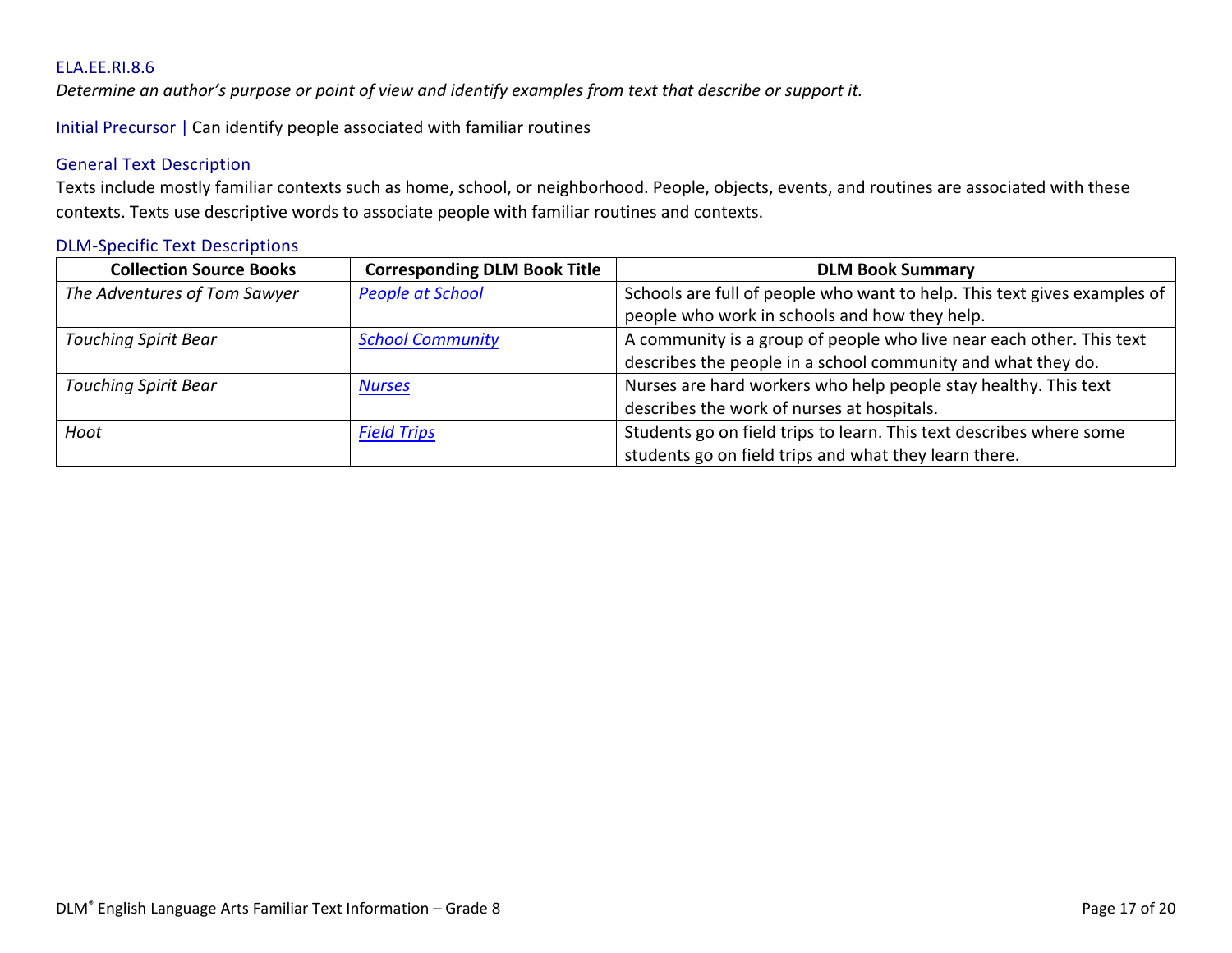<span id="page-17-0"></span>*Determine the argument made by an author in an informational text.*

Initial Precursor | Can demonstrate understanding of personal distinction in thought

# General Text Description

Texts include mostly familiar contexts like home, school, or neighborhood. Texts describe topics by providing a range of options or preferences which serve as opportunities for readers to think about their own preferences.

| <b>Collection Source Books</b> | <b>Corresponding DLM Book Title</b> | <b>DLM Book Summary</b>                                             |
|--------------------------------|-------------------------------------|---------------------------------------------------------------------|
| <b>Touching Spirit Bear</b>    | Relaxing                            | People who work hard need to take breaks. This text describes       |
|                                |                                     | different ways people can relax after working hard.                 |
| Hoot                           | <b>Field Trips</b>                  | Students go on field trips to learn. This text describes where some |
|                                |                                     | students go on field trips and what they learn there.               |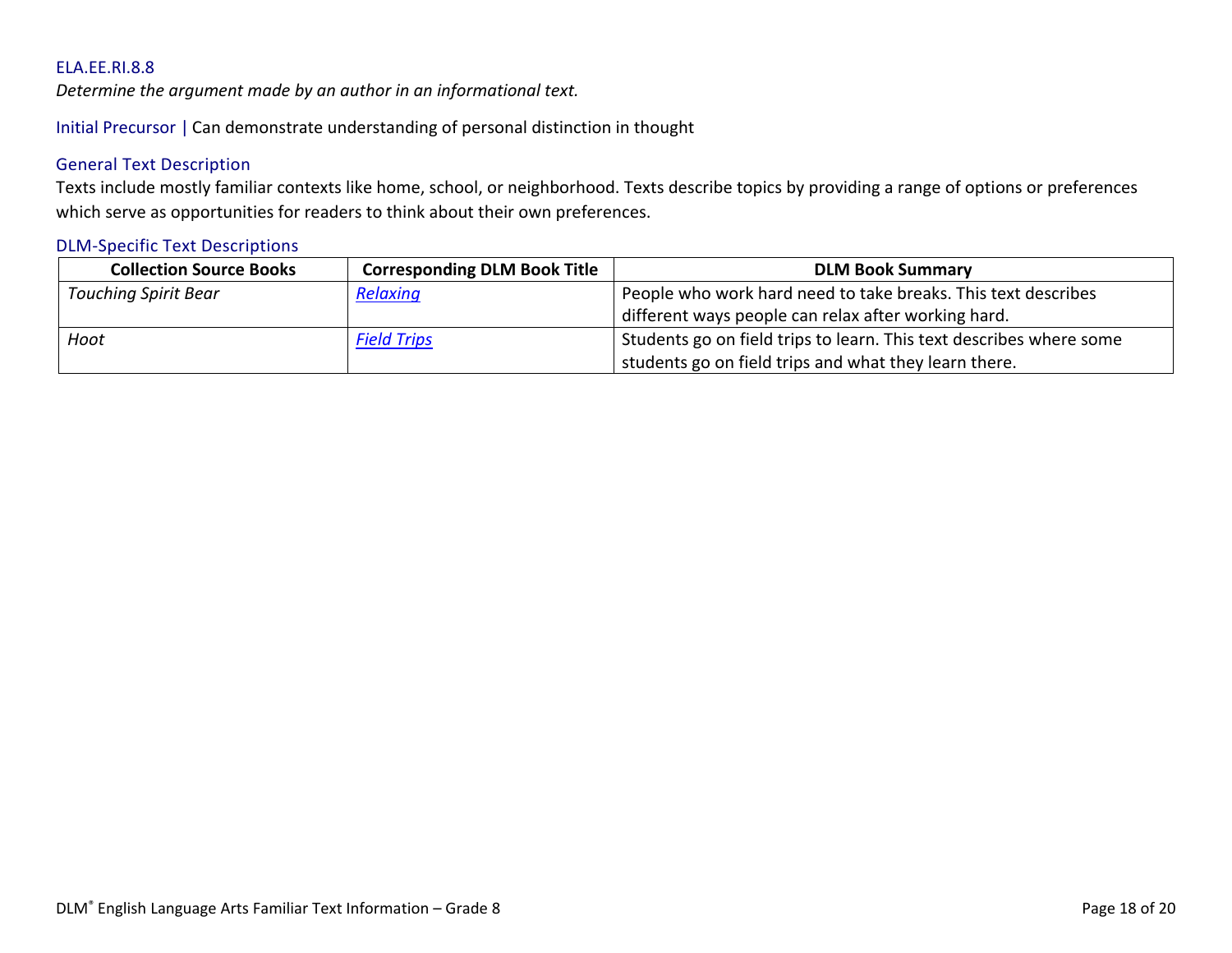<span id="page-18-0"></span>*Identify where two different texts on the same topic differ in their interpretation of the details.*

Initial Precursor | Can demonstrate understanding of personal distinction in thought

# General Text Description

Texts include mostly familiar contexts like home, school, or neighborhood. Texts describe topics by providing a range of options or preferences which serve as opportunities for readers to think about their own preferences.

| <b>Collection Source Books</b> | <b>Corresponding DLM Book Title</b> | <b>DLM Book Summary</b>                                                  |
|--------------------------------|-------------------------------------|--------------------------------------------------------------------------|
| The Adventures of Tom Sawyer   | <b>Summer Fun</b>                   | There are many fun things to do in the summer. This text describes       |
|                                |                                     | options for having fun in warm weather.                                  |
| The Adventures of Tom Sawyer   | <b>Picnics at the Park</b>          | People have picnics in nice weather. This text describes picnics and the |
|                                |                                     | things people can do at picnics.                                         |
| <b>Touching Spirit Bear</b>    | <b>Traditions</b>                   | Traditions are important things people do together. This text describes  |
|                                |                                     | different types of traditions.                                           |